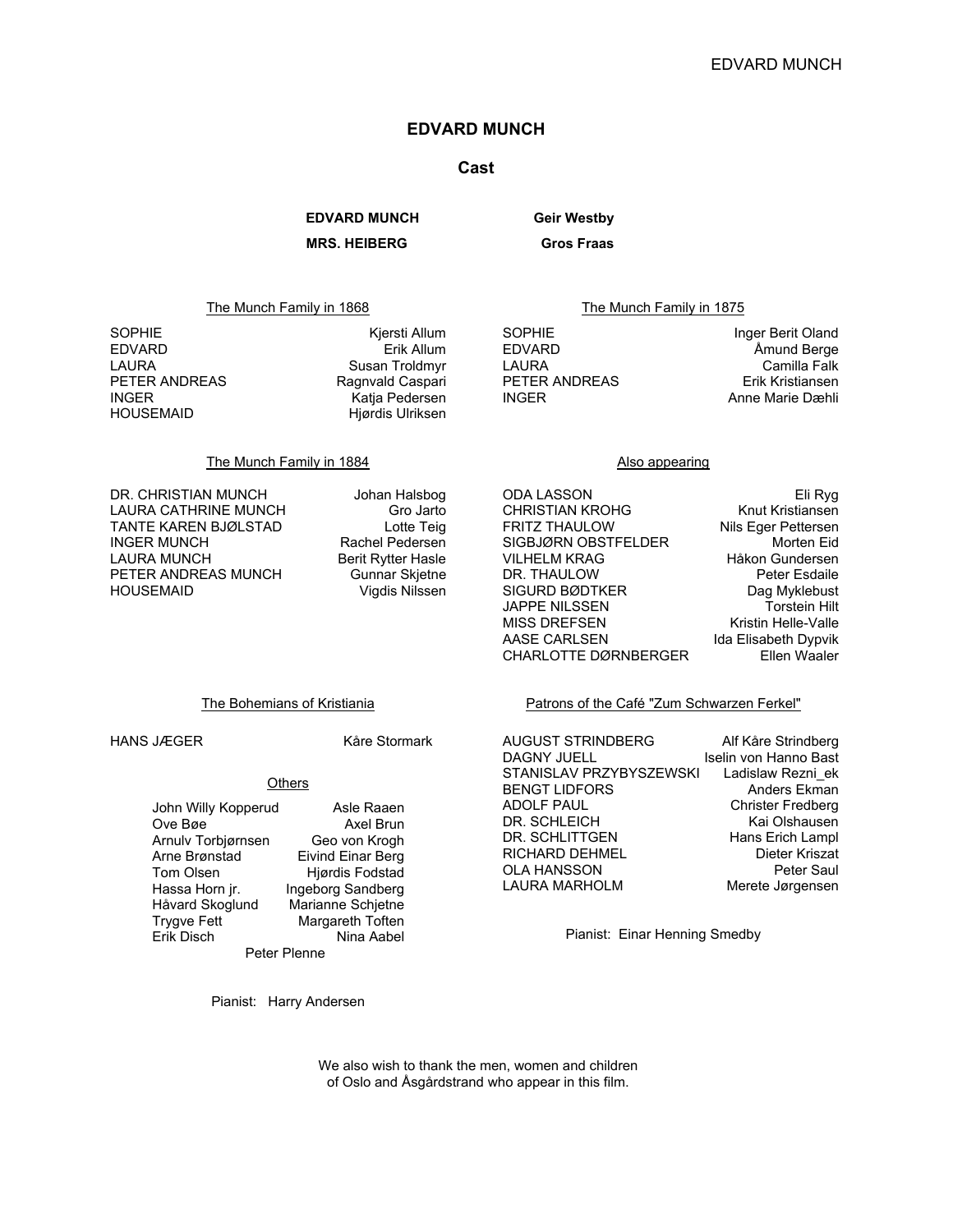# EDVARD MUNCH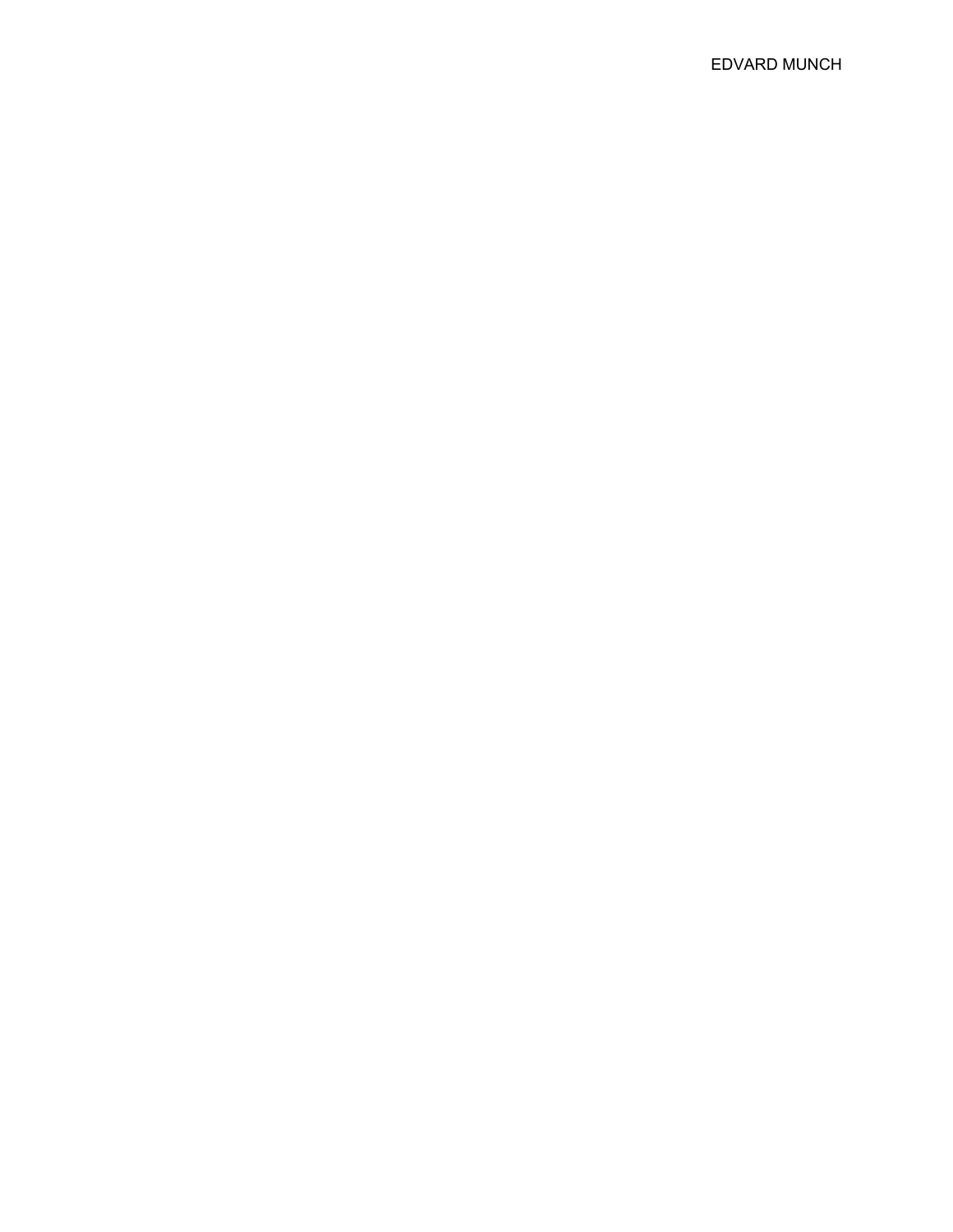# **EDVARD MUNCH**

# **Crew**

### **Directed and Edited by PETER WATKINS and written in collaboration with the cast, many of whom express their own opinions and feelings in this film.**

| <b>Production Manager</b>    | <b>ULF FJORAN</b>                                  |
|------------------------------|----------------------------------------------------|
| Director of Photography      | <b>ODD GEIR SÆTHER</b>                             |
| <b>Lighting Supervisors</b>  | <b>ERIK DAEHLI and CATO BAUTZ</b>                  |
| <b>Sound Supervisors</b>     | <b>KENNETH STORM-HANSEN</b><br>BJÖRN HARALD HANSEN |
| Production Designer:         | <b>GRETHE HEIJER</b>                               |
| Properties Supervisor:       | <b>JAN AAGE SOHLBERG</b>                           |
| Costume-design Supervisor:   | <b>ADA SKOLMEN</b>                                 |
| Makeup Supervisor:           | <b>KARIN SÆTHER</b>                                |
| Research:                    | <b>ANNE VEFLINGSTAD</b>                            |
| Graphics Consultant:         | KNUT JØRGENSEN                                     |
| Paintings Consultant:        | <b>HERMANN BENDIKSEN</b>                           |
| Dialogue Consultant:         | ÅSE VIKENE                                         |
| <b>Production Assistant:</b> | SIDSEL UDNÆS                                       |
| Casting:                     | <b>ODA SCHJØLL</b><br>ANNE VEFLINGSTAD             |
| Continuity:                  | <b>WENCHE LIE</b>                                  |
| Assistant Cameraman:         | OTTAR FJELLANGER                                   |
| <b>Assistant Editor:</b>     | <b>LORNE MORRIS</b>                                |

We are very grateful for invaluable help from: NASJONALGALLERIET (The Norwegian National Gallery) STATENS HÅNDVERKS OG KUNSTINDUSTRISKOLE (The Norwegian State School of Handicrafts and Industrial Arts) RAGNA STAANG, Ph. D. TRYGVE NERGAARD M. A.

We are very grateful for advice from:

OTTILIE SCHIEFLER Hamburg<br>JIRI KOTALIK National Gallery, Prague National Gallery, Prague<br>Berlin DR. WERNER TIMM Berlin<br>DR. CARL GEORG HEISE Oberbayern DR. CARL GEORG HEISE

DR. REINHOLD HELLER<br>JEAN ADHEMAR

DR. JANDA Staatliches Museur<br>
ULF AABEL National Museum, Sto National Museum, Stock<br>University of Pittsk Bibliothèque Nationale, F

We wish to acknowledge the participation of<br>PAL HOUGEN ARNE EGGUM ARNE EGGUM and the remainder of the staff at the Munch Museum in Oslo without whose continuing help, advice and encouragement this film could not have been made.

Produced in Norway by N R K and S R 2

#### **Running Time (35mm cinema version): 174 minutes**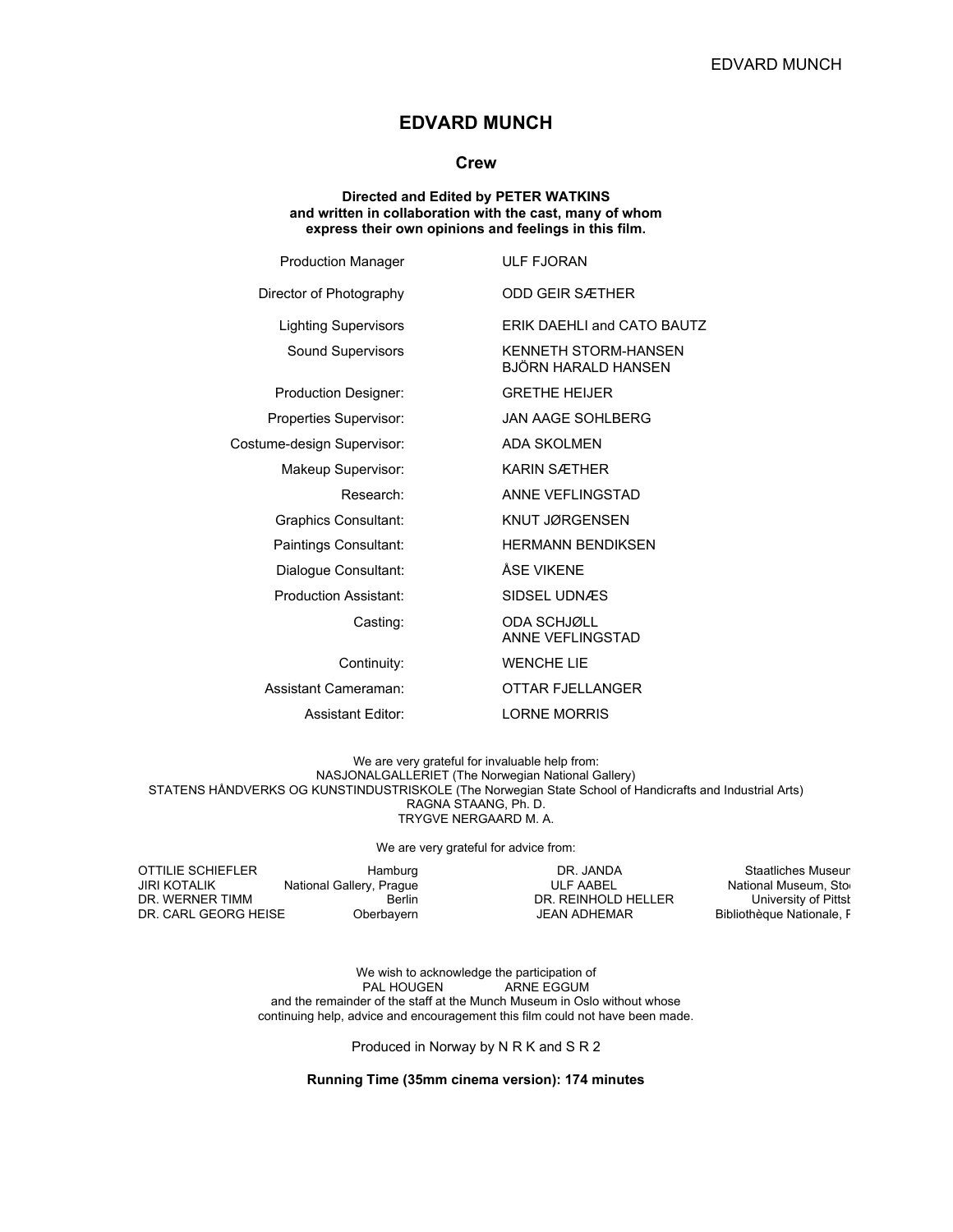# **About EDVARD MUNCH by Peter Watkins**

From Peter Watkins' website (http://www.mnsi.net/~pwatkins/)

**Background**: EDVARD MUNCH is the most personal film I have ever made. Its genesis lies in a visit to the Edvard Munch Museum in Oslo, in 1968, during the time of a screening of several of my films by the Oslo University. I was awestruck by the strength of Munch's canvases, especially those depicting the sad life of his family, and was very moved by the artist's directness - with the people in his canvases looking straight at us. I also felt a personal affinity with his linking of past and present, e.g., in the large painting showing the anguish of his family as his sister Sophie is dying: the artist and his brothers and sisters are depicted as adults -as they were in the 1890s when he painted this scene - even though the event had taken place circa 20 years earlier. On another occasion, I was also very moved by Munch's masterpiece *Death of a Child*, hanging in the National Gallery in Oslo; in this painting the artist is broken, and has, in an almost desperate frenzy, blurred the form of his earlier depiction of Sophie's death. This painting, in its time, was attacked as being "incomplete", a charge which branded certain of his other works as well.

It took me three years to persuade Norwegian TV (NRK) to fund this film, and in the end it only happened because Swedish TV convinced them to participate in a co-production.

**Filming**: EDVARD MUNCH was filmed during two separate periods in 1973: February-March for the winter scenes, and May-June for the spring and summer scenes. Once again I worked with an entirely amateur cast - this time it was Norwegians from our filming locations in Oslo and the small town of Åsgårdstrand on the Oslo fjord. The film crew came from NRK, and was one of the very best working groups I have ever had. This was truly one of the 'magical' creative experiences of my life and I sadly regret not having been allowed, in all those years since, to continue developing this method of working.

**Reaction**: One could probably find hundreds of reviews of EDVARD MUNCH from the time of its extensive broadcasts on European and Scandinavian TV in the mid-1970s, and subsequent cinema screenings in the US, France, Australia and elsewhere. Most reviews tended to be positive, though there were some critics who found the film repetitive and exaggerated. The extracts of ones included here happen to be the reviews which I still have at hand, and appeared in Britain after EDVARD MUNCH was first shown on BBC-TV in March 1976.

"TRIP ON THE BORDERS OF GENIUS AND INSANITY... I cannot remember a more haunting film about an artist. The silent, wide-eyed and lonely melancholy of Munch (Geir Westby) and the changing expressiveness of his 'Mrs. Heiberg' (Gro Fraas) set the contrasted styles. Watkins managed to be still and restless, clear-cut and disordered, without any contradiction." (The Daily Telegraph)

"MESMERIC MUNCH. The terrific intensity with which Peter Watkins began his dramatic documentary about the painter Munch was such that no spectator could have supported it for three hours and a half without smashing something near at hand or passing into a form of psychiatric care... Grave and eloquent faces of all ages stared into the camera, and whether they were calling for help, asking us to go away or merely to remember carefully the terrible things we had seen was not important. Whichever it was, we were mesmerized, dragged into the film and the year 1884... But for three hours and a half? That EDVARD MUNCH was sometimes repetitive but never became tedious, was due partly to the suggestive handling of the Expressionist process itself - a trembling brush, a haemorrhage of scarlet paint, Munch also hacking the canvas away in 'the struggle to remember, the struggle to forget' - but still more to Watkins' superbly confident direction and editing of a largely amateur Norwegian cast..." (The Times)

"PORTRAIT OF THE ARTIST. Peter Watkins' EDVARD MUNCH is a remarkable piece of work. It is the most effective transposition to the screen of the mentality and environment of the 'artist' (or anyone of heightened sensibility and complex intelligence) that I have seen. It is original in its narrative devices: sumptuous in its visual effects (cameraman Odd Geir Saether) and unerring in its selection of faces (all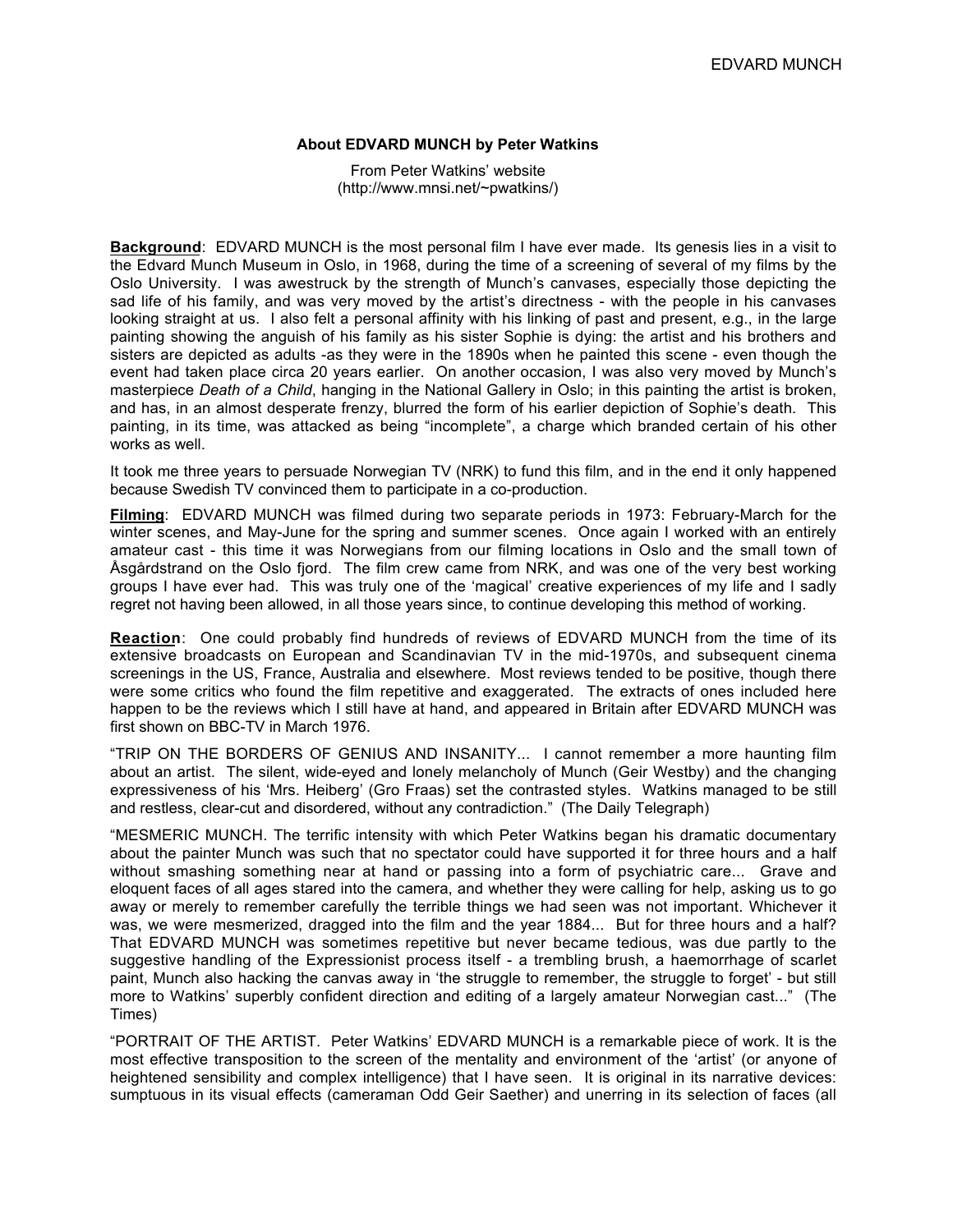amateurs) to suggest peasant or metropolitan stock - sickly Norwegian petite bourgeoisie, radiant young bohemian girls, or artists and intellectuals crowding together, plotting to change Norwegian society until bad living puts an untimely end to their hoped for victory... Watkins' initial task was to establish firmly the elements in the Norwegian painter's early life which were to haunt him continually and dictate the nature of his artistic preoccupations... There is a steady overlapping of action, or simply conversation, and intrusive memory. A moment of love provokes images of bloody illness: the fever of work recalls incidents of domestic repression or the torment of rejected love... This overlapping is carried further in that, within the narrative, characters seem to be listening passively to conversations taking place off-screen. And in a marvellous device, disconcerting at first, characters in the film silently regard us as they are talked about... One of the most impressive films made for television in a decade." (Peter Lennon, The Sunday Times)

**Aftermath:** In the years that followed, I made several further attempts to work at portraying the lives of other artists (including the Italian Futurist poet Marinetti, and the Russian pianist and composer Scriabin), but each of these projects collapsed in the early stages. In several cases, it became clear that TV producers wanted something different - and yet didn't (- exactly the same contradiction at the root of so many difficulties in France for LA COMMUNE). TV organizations appear to want the caché of creating something unique and different - without it in fact being really genuinely different at all. A further and crucial part of the problem lies in the fact that in recent years TV productions have become very much afraid of working with "ordinary people". Which is why films like CULLODEN and EDVARD MUNCH will never be made again. The direct involvement of the public in the creative process of TV - which has always been at the essence of my work - is seen as a threat, for it represents a change in the usual hierarchical relationship between producer and passive spectator. In a word - it represents a loss of control. Of course it is never stated in this way; TV executives usually resort to attacking the 'standard', the 'creative level' of the work instead.

In the case of EDVARD MUNCH, a group of NRK producers met the day after the film was shown to denounce its use of "amateurs" and the fact that the cast employed idiomatic modern expressions in their dialogue, as opposed to the style of Norwegian language spoken at the turn of the century. From that moment on (and in marked contrast to the growing acclaim for EDVARD MUNCH from abroad), NRK demonstrated a high level of antipathy towards the film. They - and the Swedish TV - tried to prevent EDVARD MUNCH from representing Norway at the Cannes Film Festival, and NRK subsequently destroyed all of the original quarter-inch sound recordings (including the final sound mix) at the time when these were needed to produce a cinema version of the film. All that was left were battered and worn 16mm magnetic working copies, and it was only thanks to the ingenuity of Kjell Westmann, a sound mixer in Stockholm, that we were able to filter out the hiss and background noise on these copies, and to reproduce something approximating the original sound for the cinema version of EDVARD MUNCH.

Thanks also to the efforts of Florence Bodin, a member of the TV Sales Department of Swedish TV in Stockholm, EDVARD MUNCH was very widely screened on European TV in 1977, as well as in several cinemas in America. But after that, for many years, especially after the film returned to the care of NRK in Oslo, it sat on the shelves completely neglected. From all available evidence, NRK did very little for almost 20 years to get EDVARD MUNCH shown, and made it very difficult for people to rent the film (often obstructing inquiries altogether). NRK also refused to make new prints of EDVARD MUNCH, sending out poor video copies on those occasions when they let people rent the film. Once even, NRK sent a copy of EDVARD MUNCH to an exhibition of Munch's works at the London National Gallery - and the video turned out to be mostly black.